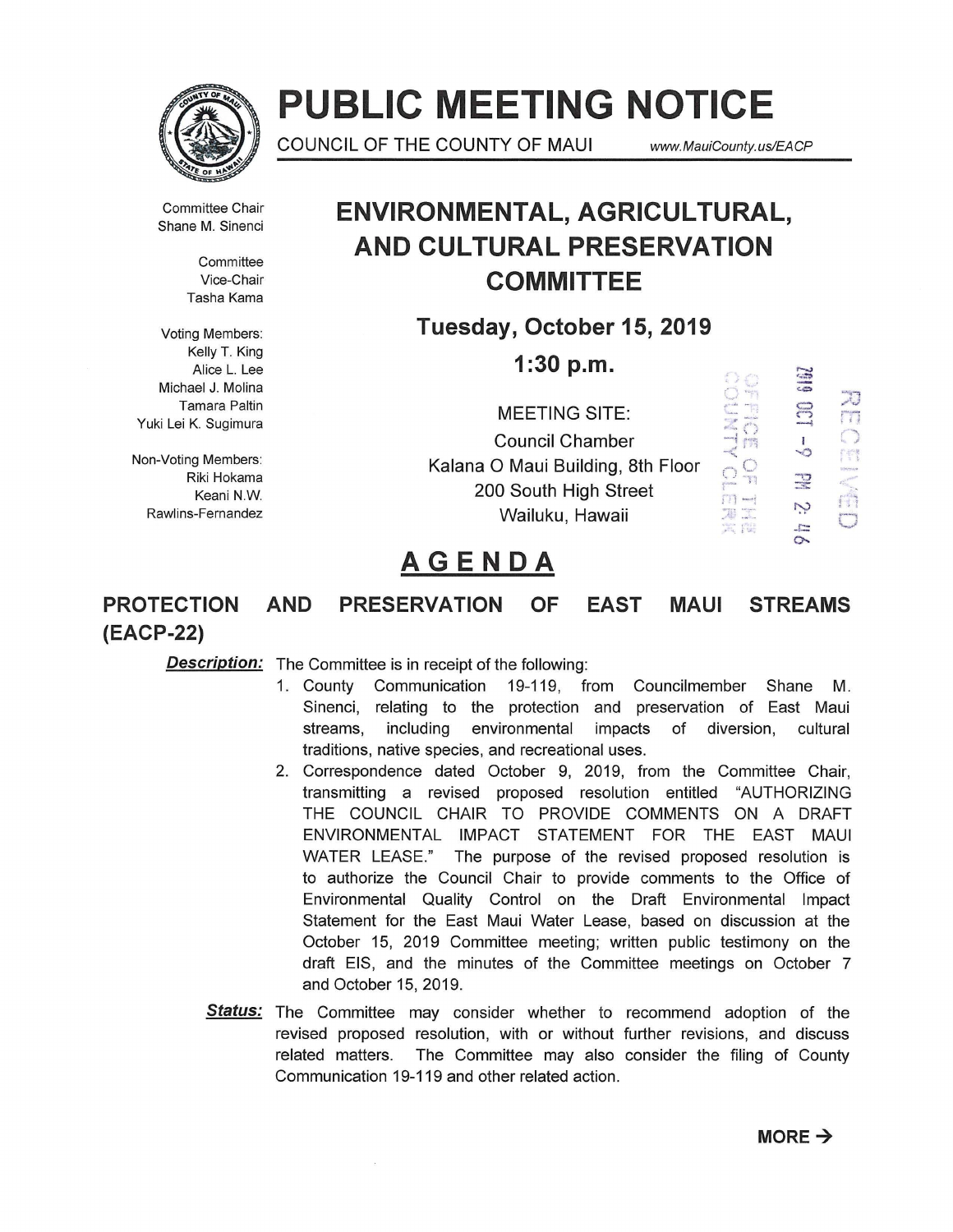#### County Communication 19-119

Correspondence from Committee Chair 10-09-2019

### **AMENDING SECTION 18.08.020, MAUl COUNTY CODE, RELATING TO PRELIMINARY PLAT PREPARATION AND SUBMISSION (EACP-33)**

- **Description:** The Committee received County Communication 19-395, from the Council Chair, a proposed bill entitled "A BILL FOR AN ORDINANCE AMENDING SECTION 18.08.020, MAUl COUNTY CODE, RELATING TO PRELIMINARY PLAT PREPARATION AND SUBMISSION." The purpose of the proposed bill is to require project signs be posted for subdivisions of land within the Agricultural Zoning District.
	- **Status:** The Committee may consider whether to recommend passage of the proposed bill on first reading, with or without revisions. The Committee may also consider the filing of County Communication 19-395 and other related action.

County Communication 19-395.pdf